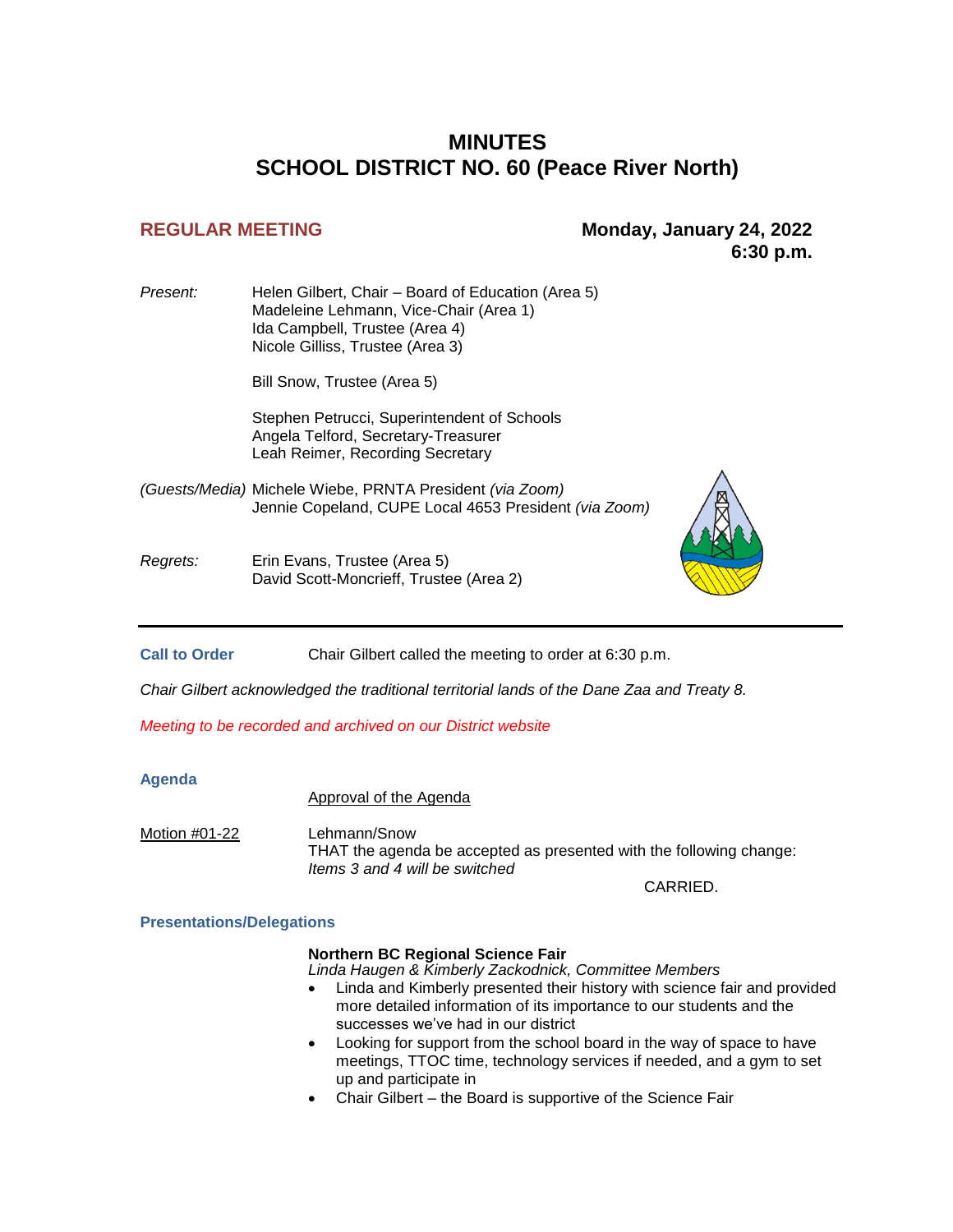ACTION: Board to discuss the "asks" for the 2023 Science Fair at a future Board Meeting; asks included meeting place, TOCs for committee members, IT help, Gym space to participate in

#### **Election of Board Officers**

Election of BCPSEA Rep *Due to changes in the BCPSEA "conflict of interest" guidelines, a re-election of the BCPSEA Rep and Alternate are required. The following trustees are in conflict of interest for these positions: Trustee Campbell Trustee Evans Chair Gilbert Trustee Scott-Moncrieff Trustee Snow*

The Board Chair called for nominations by secret ballot for BCPSEA Rep:

Nicole Gilliss **Accepted**<br>
Madeleine Lehmann **Accepted**<br>
Declined Madeleine Lehmann

## **The Board Chair declared Nicole Gilliss elected as BCPSEA Rep by Acclamation.**

## **The Board Chair declared Madeleine Lehmann elected as BCPSEA Alternate Rep by Acclamation.**

Motion #02-22 Snow/Lehmann THAT the secret ballots be destroyed.

CARRIED.

**Trustee Input** At this time, opportunity was given for Trustees to report on activities undertaken and/or information of interest:

## Trustee Campbell

- Baldonnel and Taylor PAC meetings via Zoom
- Both schools have a lot of activities planned

## Trustee Evans

• Absent

#### Trustee Gilliss

- Baking at Hudson's Hope School for local charity hampers
- Volunteered for school pancake breakfast

## Vice-Chair Lehmann

- Budget review meetings
- Labour Management Meeting
- Two teacher bargaining sessions

Trustee Scott-Moncrieff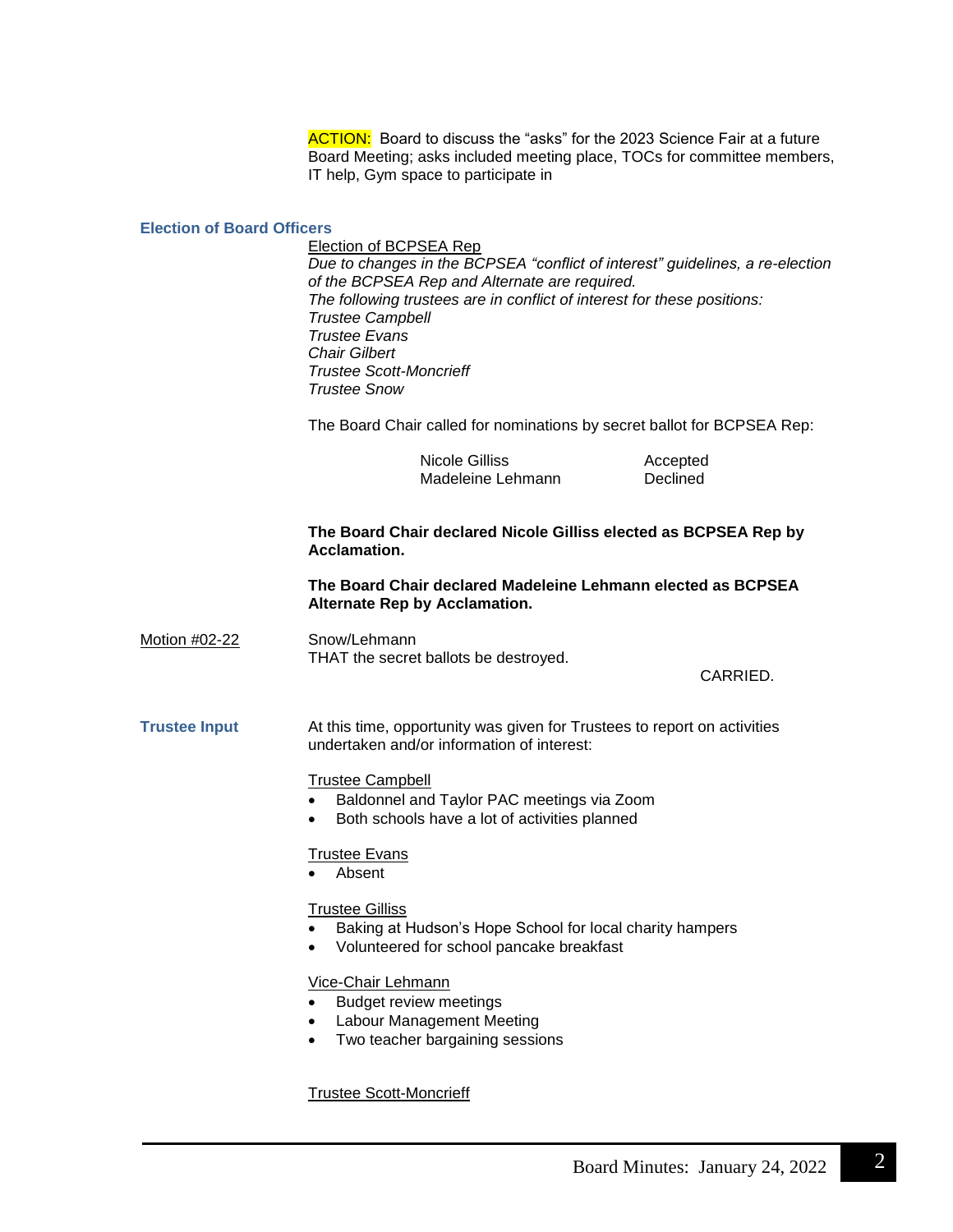Absent

## Trustee Snow

- Visited schools
- Sports Committee Meeting
- Elections Committee Meeting

## Chair Gilbert

- Watched Christmas concerts online
- JHSC Committee
- Labour Management Meeting
- MLA meeting
- Baldonnel PAC Meeting
- Skating with Baldonnel students
- NPAA meeting (we have a weary workforce, they need encouragement)
- Numerous Board Chair and Ministry calls

## **Minutes of the Regular Board Meeting**

## Approval of the Minutes

Motion #03-22 Lehmann/Gilliss THAT the Special Regular Meeting Minutes of November 17, 2021 be adopted.

CARRIED.

Motion #04-22 Snow/Gilliss THAT the Regular Meeting Minutes of December 13, 2021 be adopted.

CARRIED.

## Business Arising from the Minutes

The following business arose from the above noted Minutes:

## **Board Elections**

- The Special Board Meeting that was called to elect the BCPSEA Rep and Alternate was cancelled due to more investigation and information needing to be provided by BCPSEA in regards to trustees "in conflict"
- The Secretary-Treasurer has, and continues to, look into this matter

## **HR Support Staff Summary Report**

- BCPSEA has instructed to keep information at a high level
- This meeting's report and going forward, there will not be any changes, however the Secretary-Treasurer will provide speaking points

## **BCSTA Trustee Academy & NIB**

 Trustee Snow will not be able to make the visits due to the NIB meeting now being held virtually. Still plans to do it in the future

## **Finance Update – Sick Leave Additional Costs**

There is an increase in sick leave expense this year for teachers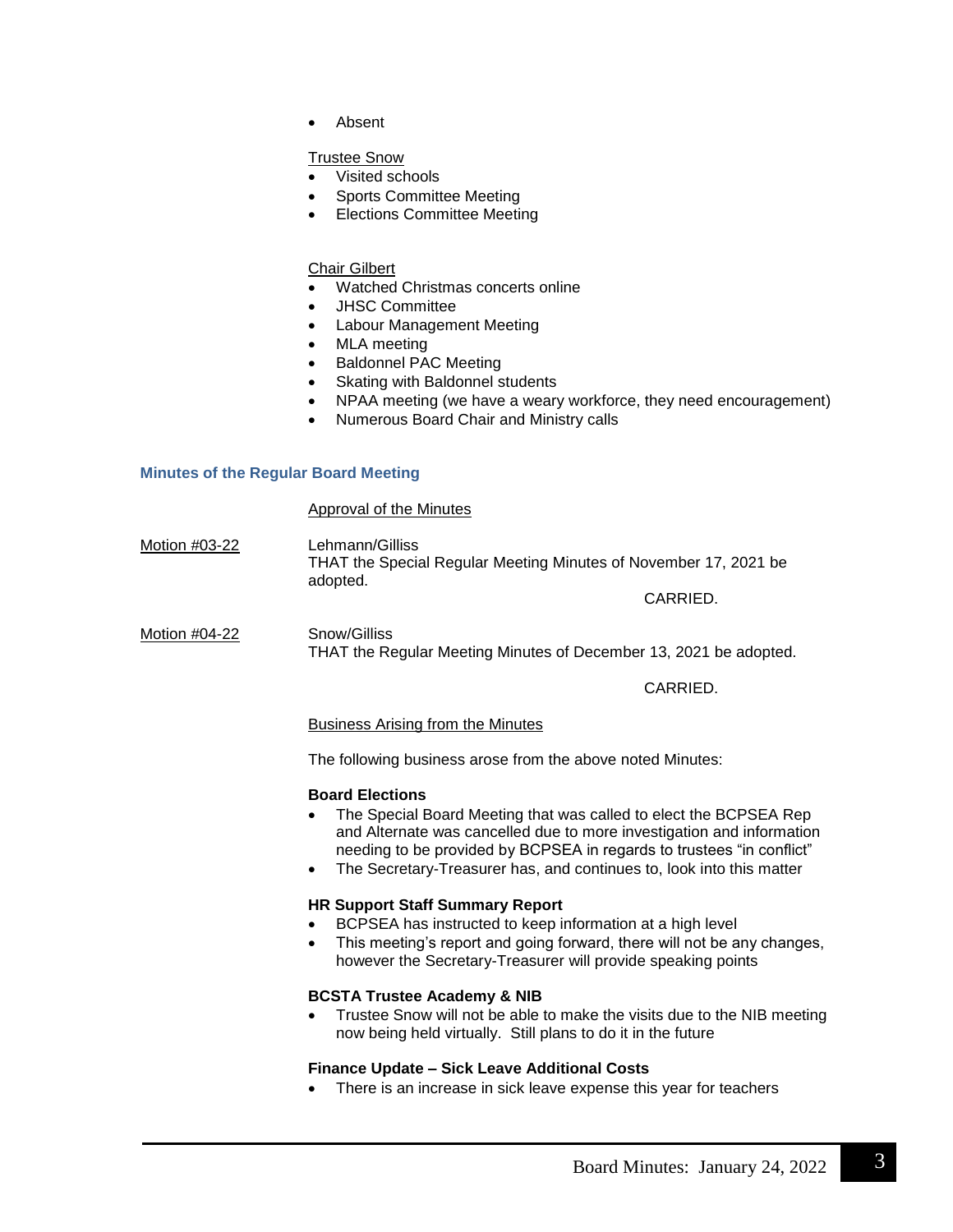- o Projecting forward, we're going to end up where we were last year…approximately \$430,000 including benefits
- o 2019-2020 expenses were \$264,000…a substantial increase
- CUPE Sick Time SDS does not track the same way…not a dollar figure. Not able to pull hours.
	- o Discussing with payroll if we can set them up the same way as teachers

#### **Approval of Excerpts**

Motion #05-22 Campbell/Gilliss THAT the excerpts from the November 15, 2021 In Camera Meeting Minutes be approved and appended to these Regular Meeting Minutes. CARRIED.

#### **Announcements & Reminders**

| January 25    | SUP-PAC Meeting (Lehmann/Campbell)12:00 p.m. |            | Virtual           |
|---------------|----------------------------------------------|------------|-------------------|
| January 27/28 | <b>BCPSEA AGM</b>                            | Virtual    |                   |
| January 28    | NID Pro-D Day (Semester Turnaround)          |            |                   |
| February 5    | NIB AGM                                      | $9 - 1:00$ | Virtual           |
| February 7    | <b>Policy Committee Meeting</b>              | 11:00 a.m. | <b>Board Room</b> |
| February 7    | <b>COTW Meetings</b>                         | 12:30 p.m. | <b>Board Room</b> |
| February 7    | <b>NPAA Meeting</b>                          | 4:00 p.m.  | Virtual           |
| February 10   | <b>BCSTA AGM Extraordinary Motions Due</b>   |            |                   |
| February 12   | <b>Provincial Council Meetings</b>           |            | Virtual           |
| February 20   | <b>BCSTA AGM Substantive Motions Due</b>     |            |                   |
| February 21   | Family Day                                   |            |                   |
| February 22   | Board Meetings (Tues)                        | 5:00 p.m.  | Board Room        |
| February 22   | SUP-PAC Meeting (Lehmann/Snow)               | 12:00 p.m. | Virtual           |
| February 28   | Non-Instructional Day (Report Writing)       |            |                   |
| March 7       | NPAA Meeting                                 | 4:00 p.m.  | Virtual           |
| March 7       | <b>Board Meetings</b>                        | 5:00 p.m.  | <b>Board Room</b> |
| March 16/17   | Early Dismissal Day                          |            |                   |
| March 21      | <b>BCSTA AGM Motions to Membership</b>       |            |                   |
| March 21      |                                              |            |                   |
| to April 4    | Spring Break                                 |            |                   |
|               |                                              |            |                   |

#### **Senior Staff Reports**

Superintendent's Report A written and electronic report was presented. Topics discussed and reported included:

## **Human Resources Summary for Teachers & AO's**

• For information purposes

#### **Specialist Shortages**

- Currently a school psychologist from Alberta has been flying in as well as doing virtual meetings
- Behavioral specialist virtual meetings
- Speech language services one member has taken a different position
- Learning Services are looking at other options (ie. 3<sup>rd</sup> party, contractors, etc.) and have been able to continue services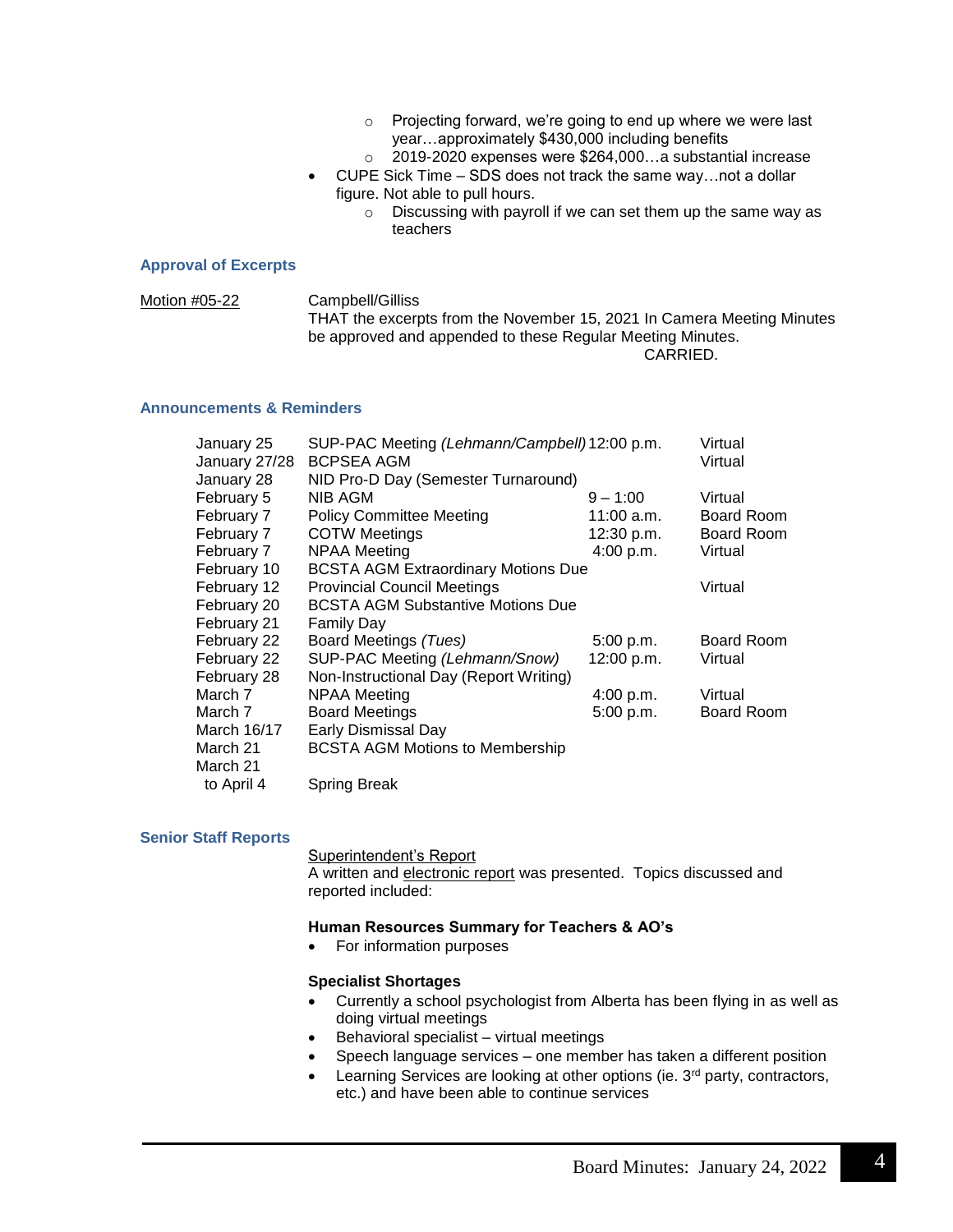|               | <b>Superintendent Report</b><br>For information purposes<br>Chair Gilbert - any word on FESL meetings? Superintendent - FESL<br>$\bullet$<br>meetings have been pushed back. Waiting to hear as to when the next<br>"pod" meeting is |  |  |
|---------------|--------------------------------------------------------------------------------------------------------------------------------------------------------------------------------------------------------------------------------------|--|--|
|               | <b>Out of District Field Trips</b><br>Motion below<br><b>Community Coaches</b><br>Motion below<br>New Addition: Rena King, Upper Pine Elementary School<br>$\bullet$                                                                 |  |  |
|               | <b>Regional Science Fair</b><br>For information purposes                                                                                                                                                                             |  |  |
| Motion #06-22 | Snow/Lehmann<br>THAT the Board accept the Superintendent's Report with the exception of<br>Out of District Field Trips and Community Coaches.<br>CARRIED.                                                                            |  |  |
| Motion #07-22 | Gilliss/Campbell<br>THAT the Board approve Out of District Field Trips for Clearview<br>Elementary/Jr. Secondary School, Hudson's Hope School and North Peace<br>Secondary School.<br>CARRIED.                                       |  |  |
| Motion #08-22 | Snow/Gilliss<br>THAT the Board approve following Community Coaches: Brad Moskaylk<br>(ARYES), Blake Flemmings (Ecole Central), Josh Baker (Upper Pine) and<br>Rena King (Upper Pine Elementary School)<br>CARRIED.                   |  |  |
|               | Secretary-Treasurer's Report<br>A written report was presented. Topics discussed and reported included:                                                                                                                              |  |  |
|               | Finance Update to December 31, 2021<br>For information purposes                                                                                                                                                                      |  |  |
|               | <b>Statement of Financial Information (SOFI)</b><br>For information purposes<br>Reporting of staff salary of over \$75,000 and Vendor invoices over<br>$\bullet$<br>\$25,000?                                                        |  |  |
|               | <b>Ministry Funding Update</b><br>Coming in at \$88,925 less than we budgeted for in the preliminary<br>$\bullet$<br>budget                                                                                                          |  |  |
|               | 2022-2023 Operating Budget Consultation Timeline<br>Some date changes (see attached)                                                                                                                                                 |  |  |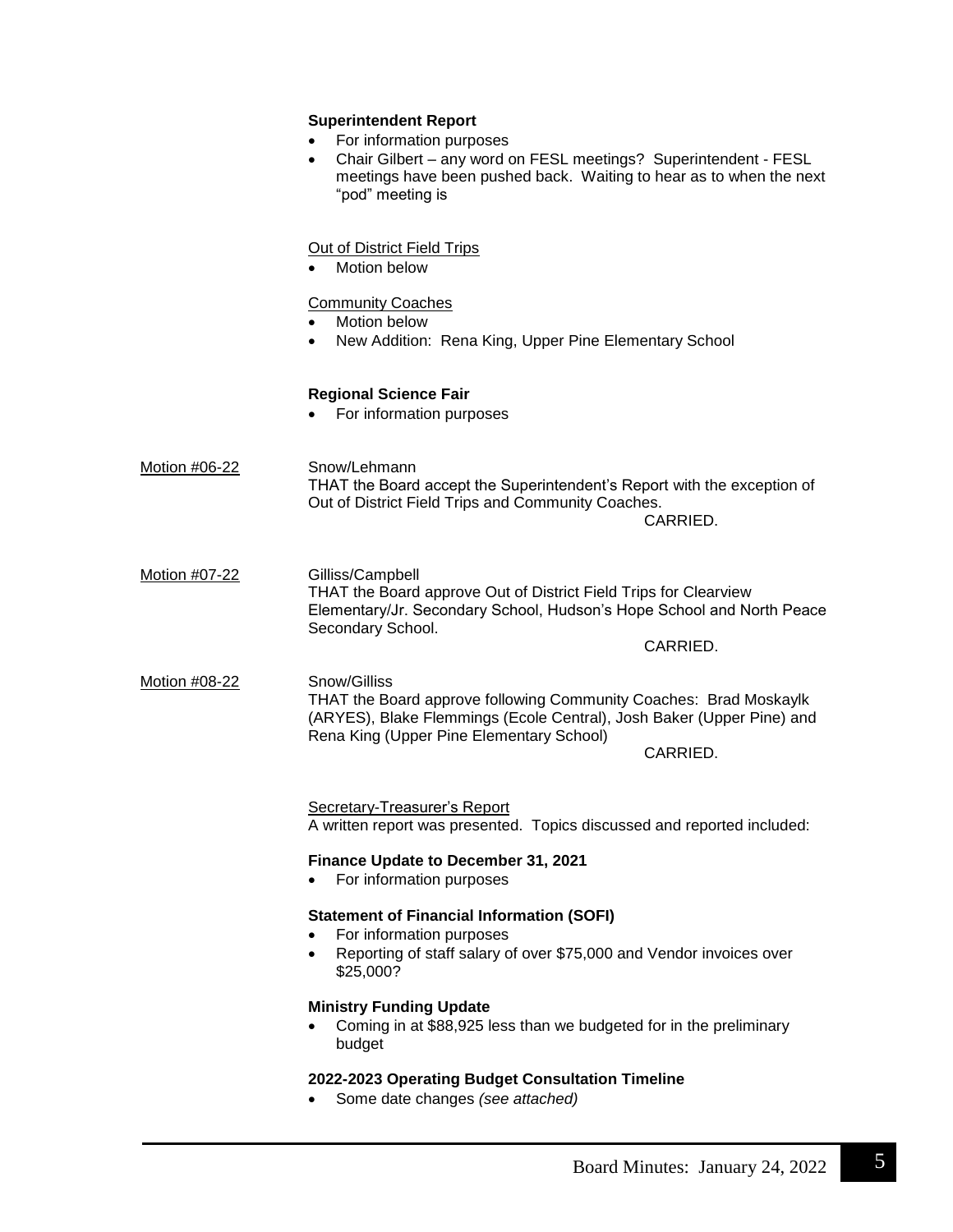|                      | <b>Human Resources Summary Report</b><br>New Assignments - EA's, Mechanic, Admin Asst<br>$\bullet$<br>Changes to existing: ISSW and YCW<br>$\bullet$<br>Resignations are not COVID related left to complete teaching a degree,<br>$\bullet$<br>job wasn't what they expected, and a move from BC to Alberta                                                                                                                                                                                                                                             |          |
|----------------------|---------------------------------------------------------------------------------------------------------------------------------------------------------------------------------------------------------------------------------------------------------------------------------------------------------------------------------------------------------------------------------------------------------------------------------------------------------------------------------------------------------------------------------------------------------|----------|
| Motion #09-22        | Campbell/Gilliss<br>THAT the Board accept the Secretary-Treasurer's Report.<br>CARRIED.                                                                                                                                                                                                                                                                                                                                                                                                                                                                 |          |
|                      | <b>Reports of Regular Committee of the Whole Meeting</b>                                                                                                                                                                                                                                                                                                                                                                                                                                                                                                |          |
|                      | Approval of the Minutes - January 10, 2022                                                                                                                                                                                                                                                                                                                                                                                                                                                                                                              |          |
| Motion #10-22        | Gilliss/Snow<br>THAT the Board accept the Regular Committee of the Whole minutes of<br>January 10, 2022 and its recommendations<br><b>Business Arising from the Minutes</b><br>The following business arose from the above noted Minutes:                                                                                                                                                                                                                                                                                                               | CARRIED. |
|                      | None<br><b>Policy Committee</b>                                                                                                                                                                                                                                                                                                                                                                                                                                                                                                                         |          |
| Motion #11-22        | Policy 7006 - District Fleet Vehicle Use<br>Scott-Moncrieff/Campbell<br>That Policy 7006 - District Fleet Vehicle Use be adopted as<br>presented.                                                                                                                                                                                                                                                                                                                                                                                                       | CARRIED. |
| Motion #12-22        | Policy 2005 - Curricular & Extra Curricular Field Trips<br>Lehmann/Gilliss<br>That Policy 2005 - Curricular & Extra Curricular Field Trips be<br>adopted as presented.                                                                                                                                                                                                                                                                                                                                                                                  | CARRIED. |
| Motion #13-22        | Policy 4018 - Respectful Workplace & Harassment Prevention<br>Gilliss/Snow<br>That Policy 4018 - Respectful Workplace & Harassment Prevention<br>be adopted as presented.<br>CARRIED.                                                                                                                                                                                                                                                                                                                                                                   |          |
| <b>Other Reports</b> | <b>BCSTA</b><br>Northern Interior Branch Meeting - February 5<br>Potential motion development<br>Extraordinary COVID Costs – last year received funding from Ministry for<br>TTOC costs. Concern about this becoming how we continue to do<br>business in the future and no funding will be provided.<br>Water coststaps are running constantly for hand washing and<br>$\bullet$<br>cleaning. Some rural schools have to haul water<br>Event driven reporting increase<br>When we get funding, we also have to report out on the spending<br>$\bullet$ |          |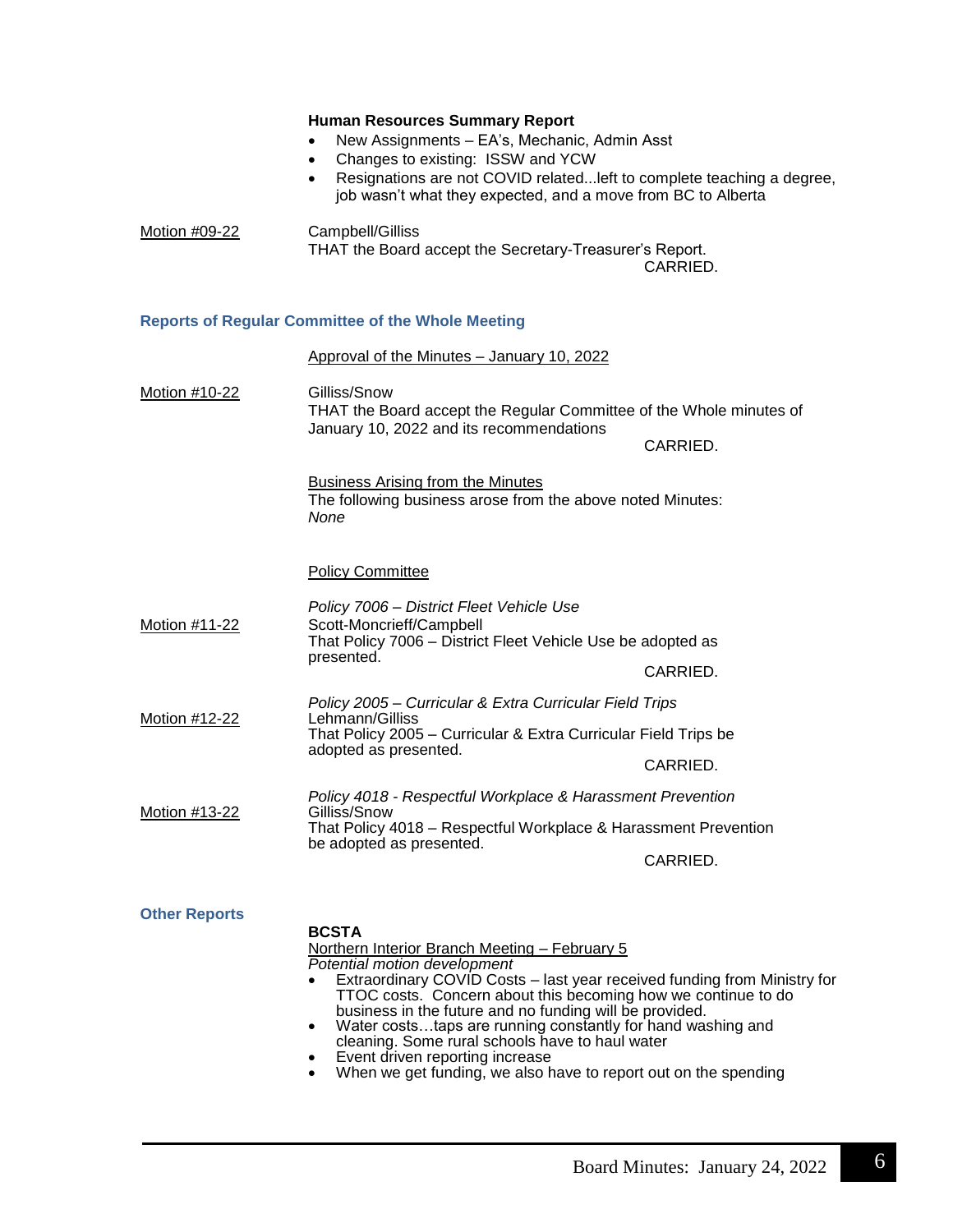*Beefs/bouquets for MLA's*

- Lack of communication (ie. media reporting out before executive staff or boards are aware)
- Dedication of teachers, principals, PAC members towards school meal programs for students. Can create inequity in schools depending on volunteer help
	- o Community Links addresses in inequity across the district. Funding has been provided to all of the schools
	- o If there is to be funding whether provincial or federal, that it includes administrative and organizational costs in staffing, logistics, etc.
	- o More and more providing food for students…is that the Board's responsibility?
	- o Also, early learning is being moved to our portfolio (ie. This area of MCFD moving to Ministry of Education)
	- $\circ$  If they're bringing this in, then also provide the resources (ie. nutritionists, etc.)
	- $\circ$  Superintendent all of these additions fall under the workload of the administrator (ie. daycares on site and BASC portables). What capacity is being provided in order to make these things happen. Instructional Leadership for learning is being overtaken by management of initiatives.

## *NIB Elections*

- President, Vice-President, Pro-D positions are open
- Executive right now is mainly out of Chetwynd
- Discussion around the reorganization of responsibilities of the executive and where records are being held (ie. SD #57 as this is where the meetings take place)
- If you're considering running, should be considering running for trustee again in the fall election

## **BCPSEA**

- Trustee Campbell is stepping down as the BCPSEA rep because she is in "conflict of interest" due to a family member being employed by Northern Health
- The majority of our board is now deemed to be in conflict which is changing up processes and procedures

## **Board Pro-D Committee**

- Financial Literacy Presentation (Part 2) the Secretary-Treasurer will complete her presentation at the February 7, 2022 COTW Meeting
- Framework in Action (Attached) three meetings re: understanding things related to decolonization, white privilege, etc. Trustees can sign up for as many as they want

**ACTION:** Place Financial Literacy Presentation on the February 7, 2022 COTW Agenda

## **Correspondence**

*None*

## **Unfinished Business**

The following unfinished business arose from the previous meeting minutes: *None*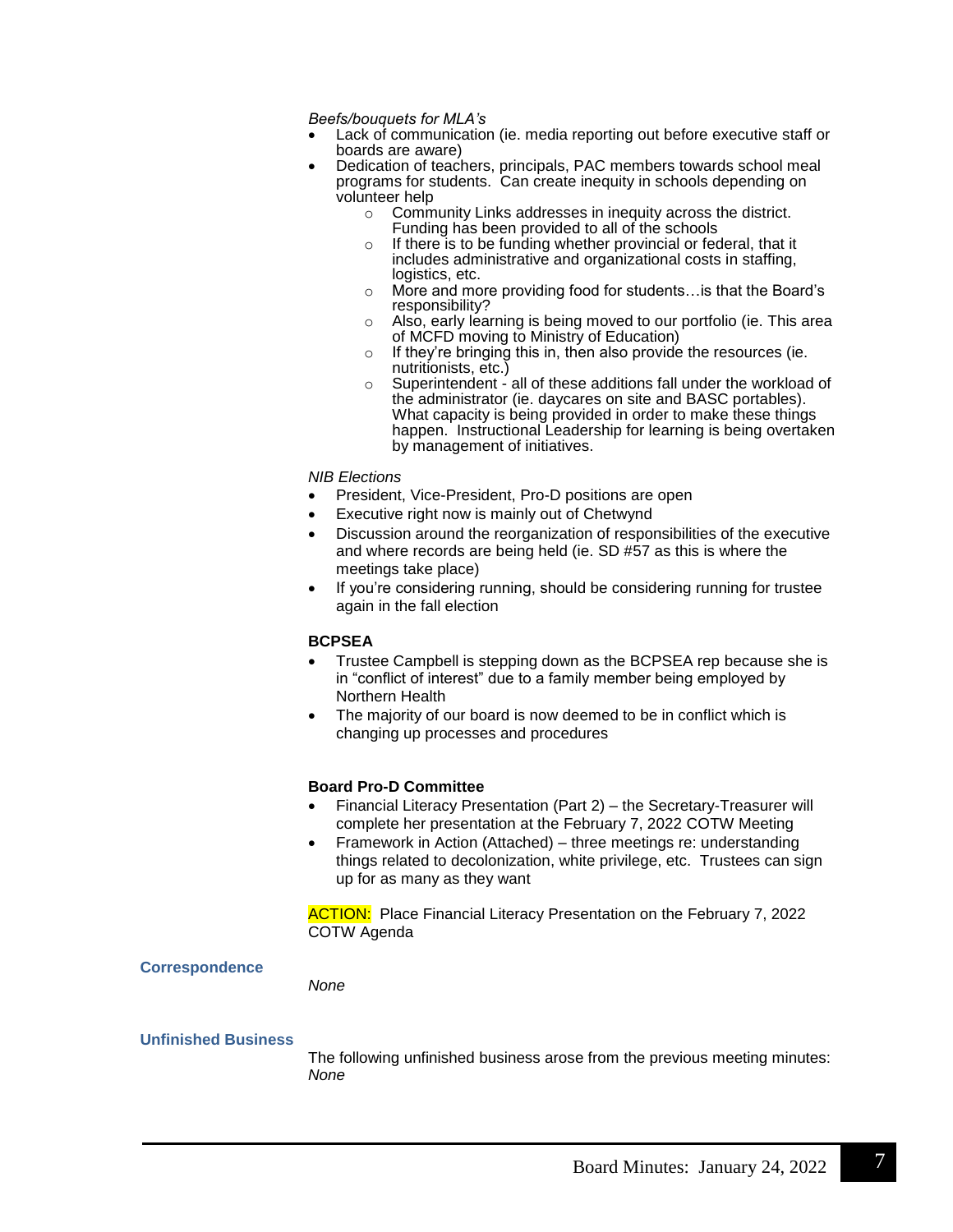#### **New Business**

*None*

## **PRNTA Update – Michele Wiebe, President**

- Update our meetings have also gone virtual. Rep assembly this week as well as AGM in March and any BCTF training. Hoping by May, things may get better
- Loved hearing about the Science Fair. Linda and Kimberly did a great job presenting. Thankful for their leadership.
- Under "Our Strategies" listed on Page 2 of the Regular Agenda it states "delivery of excellent educational programming focused on student outcomes". I'm thankful for their leadership in this area
- In regards to students and food. A lot of responsibility has gone to the managing of it. I've spoken with principals and can't believe the needs.
- I'm referring again to "Our Values" "The core values that guide the work of the school division are Respect, Compassion, Honesty, Responsibility and Relationships". We take up our torch, get sponsors and all work together. We are in the job of students…as trustees it's your #1 responsibility. Thank you for the work you do as it's challenging during these days

## **CUPE Local #4653 Update – Jennie Copeland, President**

- Have been chair of the Regional Science Fair for the last 15 years. Has been a passion for me and my family for years. The presentation showed how important it is for students
- Extremely busy with learning curves. A lot of questions that come in regards to Stat pays as well as questions around changes in sick days. Vaccination mandate and disclosures has been huge issues…our members feel they have a right to their privacy and choices. We continue to have conversations with Board Office staff and local and regional CUPE reps
- Huge thanks to the Facilities department for keeping parking lots clear with the huge dumps of snow
- Administrative Assistants are preparing for 1701's. Due to short list of casuals and coverages, not all can attend in person training so will need to attend virtually. We are looking for more coverage for them as well as EA's
- Changes to the protocols from Ministry also add to the workload for Admin Assistants; Event driven reporting falls on them, and no additional hours are given to them to do this…they are starting to burn out. We need some support for them
- CUPE Executive positions are being filled. We are looking forward to bargaining
- Meals program during my time at Charlie Lake had a large group that didn't have meals. It was part of my job to make sure they are taken care of. Everyone helps out with that
- CUPE BC meeting Coalition for Healthy School Meal Programs looking at bringing in support for K-12 when bringing in this program
- Thank you to the Board for all the work you do for our members. It's not an easy job. Look forward to working with you